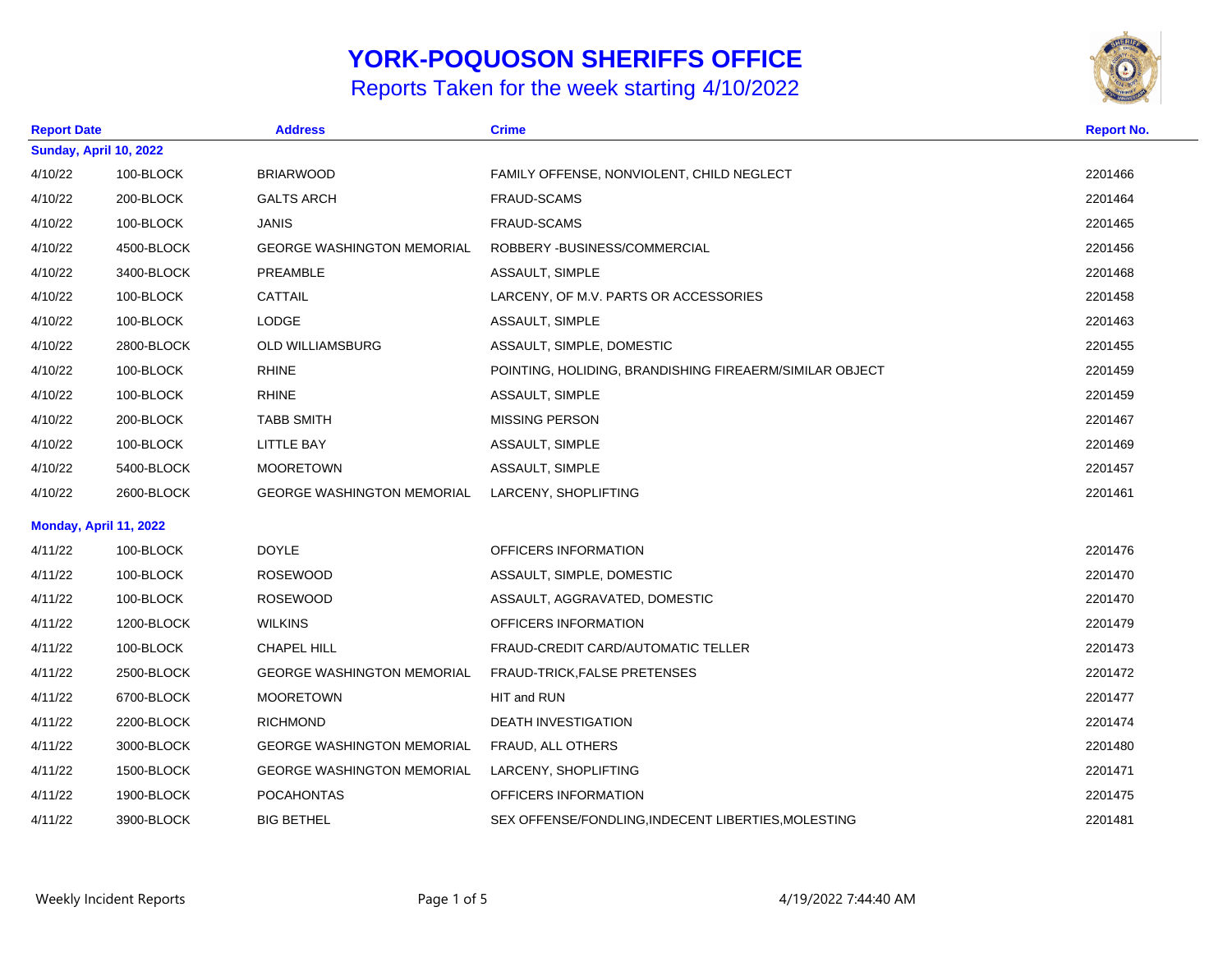| <b>Report Date</b> |                           | <b>Address</b>                                          | <b>Crime</b>                                          | <b>Report No.</b> |
|--------------------|---------------------------|---------------------------------------------------------|-------------------------------------------------------|-------------------|
|                    | Tuesday, April 12, 2022   |                                                         |                                                       |                   |
| 4/12/22            | 100-BLOCK                 | <b>LEGACY</b>                                           | FAMILY OFFENSE, NONVIOLENT, CHILD NEGLECT             | 2201484           |
| 4/12/22            | 200-BLOCK                 | <b>CYBERNETICS</b>                                      | ASSAULT, SIMPLE, DOMESTIC                             | 2201488           |
| 4/12/22            | 200-BLOCK                 | <b>CYBERNETICS</b>                                      | KIDNAPPING and ABDUCTION                              | 2201488           |
| 4/12/22            | 200-BLOCK                 | <b>CYBERNETICS</b>                                      | LARCENY, ALL OTHERS                                   | 2201488           |
| 4/12/22            | 700-BLOCK                 | ROCHAMBEAU                                              | HIT and RUN                                           | 2201487           |
| 4/12/22            | 400-BLOCK                 | <b>GRAFTON</b>                                          | THREATEN BODILY HARM                                  | 2201483           |
| 4/12/22            | 100-BLOCK                 | <b>RHINE</b>                                            | OFFICERS INFORMATION                                  | 2201495           |
| 4/12/22            | 100-BLOCK                 | <b>HAMILTON</b>                                         | DRIVING UNDER THE INFLUENCE, ALCOHOL                  | 2201498           |
| 4/12/22            | 2600-BLOCK                | <b>GEORGE WASHINGTON MEMORIAL</b>                       | FRAUD-CREDIT CARD/AUTOMATIC TELLER                    | 2201496           |
| 4/12/22            | 2600-BLOCK                | <b>GEORGE WASHINGTON MEMORIAL</b>                       | FRAUD-CREDIT CARD/AUTOMATIC TELLER                    | 2201497           |
| 4/12/22            | 100-BLOCK                 | <b>BARHAM</b>                                           | ASSAULT, SIMPLE                                       | 2201493           |
| 4/12/22            | 500-BLOCK                 | <b>BURNHAM</b>                                          | LARCENY, ALL OTHERS                                   | 2201485           |
| 4/12/22            | 200-BLOCK                 | <b>CYBERNETICS</b>                                      | DESTRUCTION OF PROPERTY/VANDALISM                     | 2201489           |
| 4/12/22            |                           | <b>BLK ORIANA</b>                                       | DRUG/NARCOTIC VIOLATIONS                              | 2201494           |
| 4/12/22            | 100-BLOCK                 | <b>SHERWOOD</b>                                         | <b>FORGERY BY CHECK</b>                               | 2201490           |
|                    | Wednesday, April 13, 2022 |                                                         |                                                       |                   |
| 4/13/22            | 200-BLOCK                 | <b>THOREAU</b>                                          | <b>FOUND PROPERTY</b>                                 | 2201510           |
| 4/13/22            | 2600-BLOCK                | <b>GEORGE WASHINGTON MEMORIAL</b>                       | <b>ROBBERY</b>                                        | 2201526           |
| 4/13/22            | 3000-BLOCK                | <b>MOORETOWN</b>                                        | LARCENY, FROM MOTOR VEHICLE                           | 2201501           |
| 4/13/22            | 3000-BLOCK                | <b>MOORETOWN</b>                                        | DESTRUCTION OF PROPERTY/VANDALISM                     | 2201501           |
| 4/13/22            |                           | <b>GEORGE WASHINGTON MEMORIAL</b><br>HWY / MARKET ST    | <b>RECKLESS DRIVING</b>                               | 2201514           |
| 4/13/22            | 3000-BLOCK                | <b>MOORETOWN</b>                                        | DESTRUCTION OF PROPERTY/VANDALISM                     | 2201502           |
| 4/13/22            | 3000-BLOCK                | <b>MOORETOWN</b>                                        | LARCENY, FROM MOTOR VEHICLE                           | 2201502           |
| 4/13/22            | 6200-BLOCK                | <b>GEORGE WASHINGTON MEMORIAL</b>                       | LARCENY, FROM MOTOR VEHICLE                           | 2201506           |
| 4/13/22            | 300-BLOCK                 | <b>GOODWIN NECK</b>                                     | PORNOGRAPHY/OBSCENE MATERIAL                          | 2201513           |
| 4/13/22            | 200-BLOCK                 | WEDGWOOD                                                | <b>FRAUD-SCAMS</b>                                    | 2201516           |
| 4/13/22            | 200-BLOCK                 | WEDGWOOD                                                | LARCENY, ALL OTHERS                                   | 2201516           |
| 4/13/22            | 400-BLOCK                 | <b>WORMLEY CREEK</b>                                    | DISPUTE, VERBAL NON DOMESTIC                          | 2201518           |
| 4/13/22            | 200-BLOCK                 | <b>COMMONS</b>                                          | DESTRUCTION OF PROPERTY/VANDALISM - TAMPER W/ VEHICLE | 2201504           |
| 4/13/22            | 200-BLOCK                 | <b>COMMONS</b>                                          | LARCENY.FROM MOTOR VEHICLE                            | 2201504           |
| 4/13/22            |                           | <b>GEORGE WASHINGTON MEMORIAL</b><br>HWY / VICTORY BLVD | <b>RECKLESS DRIVING</b>                               | 2201524           |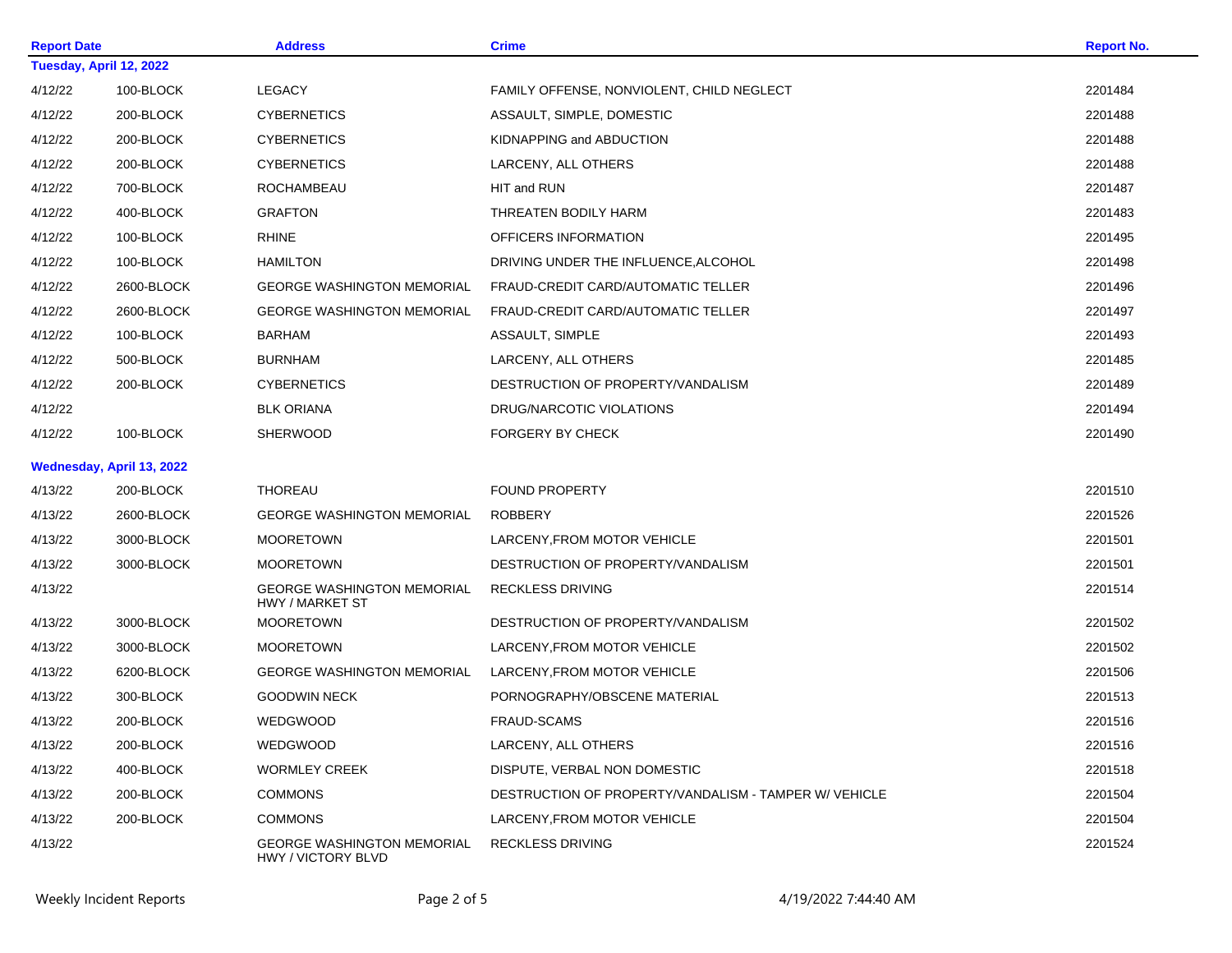| <b>Address</b><br><b>Report Date</b> |                          |                                                | <b>Crime</b>                                          | <b>Report No.</b> |
|--------------------------------------|--------------------------|------------------------------------------------|-------------------------------------------------------|-------------------|
| 4/13/22                              | 200-BLOCK                | <b>COMMONS</b>                                 | DESTRUCTION OF PROPERTY/VANDALISM - TAMPER W/ VEHICLE | 2201503           |
| 4/13/22                              | 200-BLOCK                | <b>COMMONS</b>                                 | LARCENY, FROM MOTOR VEHICLE                           | 2201503           |
| 4/13/22                              | 200-BLOCK                | THOREAU                                        | LARCENY FROM BUILDING                                 | 2201509           |
| 4/13/22                              | 5000-BLOCK               | <b>VICTORY</b>                                 | LARCENY, SHOPLIFTING                                  | 2201520           |
| 4/13/22                              | 200-BLOCK                | <b>COMMONS</b>                                 | LARCENY, FROM MOTOR VEHICLE                           | 2201500           |
| 4/13/22                              | 200-BLOCK                | <b>COMMONS</b>                                 | DESTRUCTION OF PROPERTY/VANDALISM - TAMPER W/ VEHICLE | 2201500           |
| 4/13/22                              | 3000-BLOCK               | <b>MOORETOWN</b>                               | DESTRUCTION OF PROPERTY/VANDALISM                     | 2201499           |
| 4/13/22                              | 3000-BLOCK               | <b>MOORETOWN</b>                               | LARCENY, FROM MOTOR VEHICLE                           | 2201499           |
| 4/13/22                              | 11200-BLOCK              | <b>GEORGE WASHINGTON MEMORIAL</b>              | SEX OFFENSE/FONDLING, INDECENT LIBERTIES, MOLESTING   | 2201522           |
| 4/13/22                              | 200-BLOCK                | <b>WILLARDS</b>                                | OFFICERS INFORMATION                                  | 2201515           |
| 4/13/22                              | 9300-BLOCK               | <b>GEORGE WASHINGTON MEMORIAL</b>              | DRUGS, POSSESS MARIJUANA                              | 2201507           |
| 4/13/22                              | 100-BLOCK                | WINGATE                                        | ASSAULT, SIMPLE                                       | 2201523           |
| 4/13/22                              | 200-BLOCK                | PHEASANT SPRINGS                               | DEATH INVESTIGATION - NATURAL CAUSES                  | 2201525           |
| 4/13/22                              | 200-BLOCK                | <b>BYPASS</b>                                  | DESTRUCTION OF PROPERTY/VANDALISM - TAMPER W/ VEHICLE | 2201505           |
|                                      | Thursday, April 14, 2022 |                                                |                                                       |                   |
| 4/14/22                              | 100-BLOCK                | <b>SANDALWOOD</b>                              | <b>DEATH INVESTIGATION</b>                            | 2201540           |
| 4/14/22                              | 100-BLOCK                | <b>MARCY</b>                                   | RUNAWAY/MP JUVENILE                                   | 2201541           |
| 4/14/22                              | 200-BLOCK                | <b>HUBBARD</b>                                 | <b>IDENTITY THEFT</b>                                 | 2201534           |
| 4/14/22                              | 200-BLOCK                | <b>WICHITA</b>                                 | <b>MISSING PERSON</b>                                 | 2201533           |
| 4/14/22                              | 200-BLOCK                | <b>BULIFANTS</b>                               | OFFICERS INFORMATION                                  | 2201531           |
| 4/14/22                              | 200-BLOCK                | <b>VISTA</b>                                   | SEX OFFENSE/FONDLING, INDECENT LIBERTIES, MOLESTING   | 2201537           |
| 4/14/22                              | 200-BLOCK                | <b>GRANT</b>                                   | ASSAULT, SIMPLE, DOMESTIC                             | 2201545           |
| 4/14/22                              | 200-BLOCK                | <b>WATER</b>                                   | LARCENY, OF M.V. PARTS OR ACCESSORIES                 | 22001544          |
| 4/14/22                              | 100-BLOCK                | <b>SIEGE</b>                                   | DEATH INVESTIGATION - NATURAL CAUSES                  | 2201529           |
| 4/14/22                              | 300-BLOCK                | <b>WATER</b>                                   | <b>BURGLARY, BUSINESS</b>                             | 2201535           |
| 4/14/22                              | 300-BLOCK                | <b>WATER</b>                                   | DESTRUCTION OF PROPERTY/VANDALISM                     | 2201535           |
| 4/14/22                              | 1000-BLOCK               | LAKESHEAD                                      | <b>FOUND PROPERTY</b>                                 | 2201542           |
| 4/14/22                              |                          | George Washington Memorial Hwy /<br>Goosley Rd | HIT and RUN                                           | 2201539           |
| 4/14/22                              | 800-BLOCK                | DANDY LOOP                                     | RUNAWAY/MP JUVENILE                                   | 2201546           |
| 4/14/22                              | 500-BLOCK                | ROCHAMBEAU                                     | OFFICERS INFORMATION                                  | 2201538           |
| 4/14/22                              | 700-BLOCK                | PICCADILLY                                     | OFFICERS INFORMATION                                  | 2201536           |
| 4/14/22                              | 700-BLOCK                | <b>LIGHTFOOT</b>                               | DRUNK IN PUBLIC                                       | 2201528           |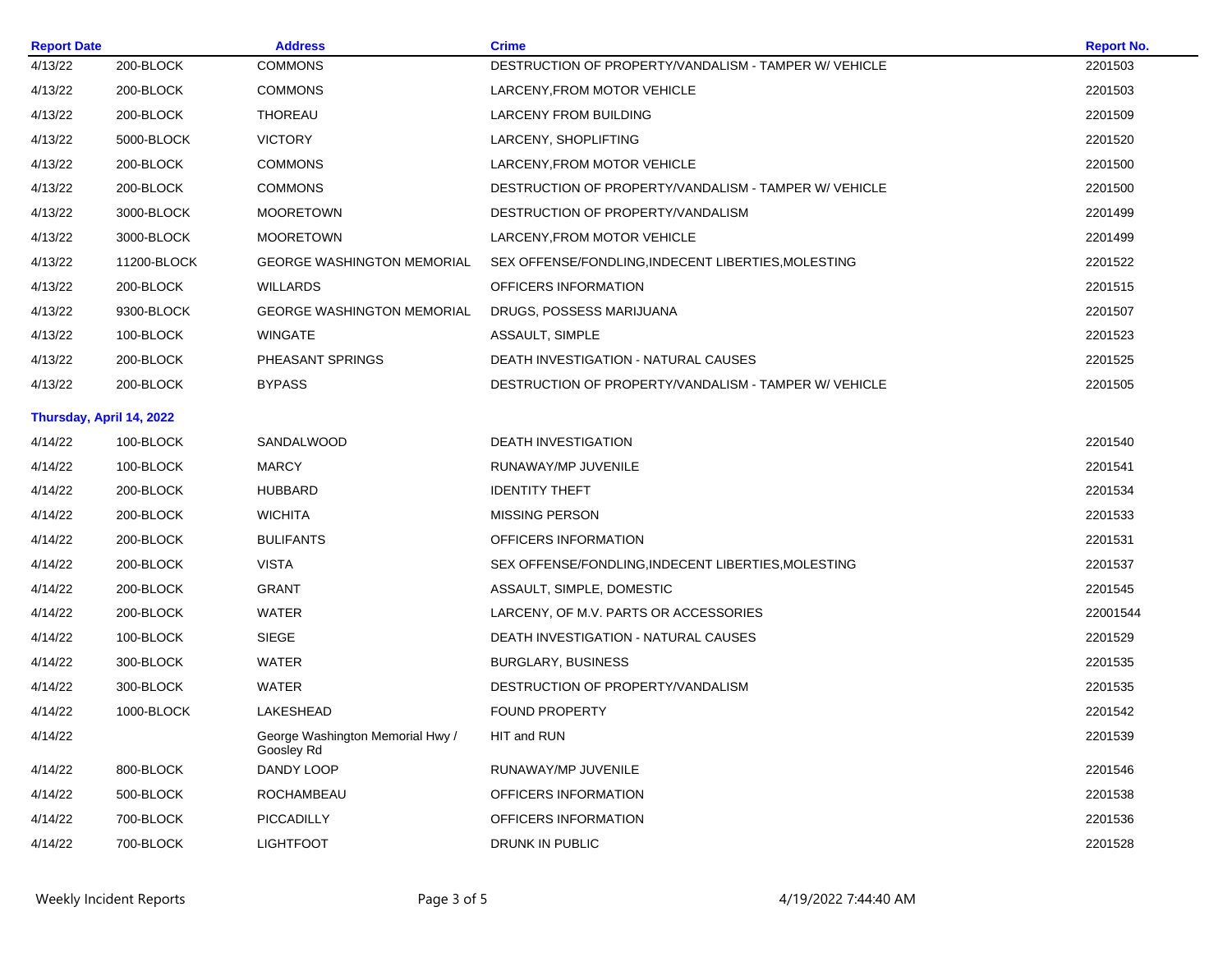| <b>Report Date</b> |                          | <b>Address</b>                                              | <b>Crime</b>                              | <b>Report No.</b> |
|--------------------|--------------------------|-------------------------------------------------------------|-------------------------------------------|-------------------|
|                    | Friday, April 15, 2022   |                                                             |                                           |                   |
| 4/15/22            | 2200-BLOCK               | <b>RICHMOND</b>                                             | <b>VERBAL DOMESTIC</b>                    | 2201559           |
| 4/15/22            | 2600-BLOCK               | <b>GEORGE WASHINGTON MEMORIAL</b>                           | DESTRUCTION OF PROPERTY/VANDALISM         | 2201557           |
| 4/15/22            | 200-BLOCK                | <b>HIGH POINT</b>                                           | ASSAULT, SIMPLE, DOMESTIC                 | 2201548           |
| 4/15/22            | 1400-BLOCK               | PICCADILLY                                                  | OFFICERS INFORMATION                      | 2201547           |
| 4/15/22            | 700-BLOCK                | ROCHAMBEAU                                                  | LARCENY, SHOPLIFTING                      | 2201553           |
| 4/15/22            | 5000-BLOCK               | <b>VICTORY</b>                                              | LARCENY, SHOPLIFTING                      | 2201558           |
| 4/15/22            | 400-BLOCK                | <b>FENTON MILL</b>                                          | DESTRUCTION OF PROPERTY/VANDALISM         | 2201550           |
| 4/15/22            | 6400-BLOCK               | <b>RICHMOND</b>                                             | OBSTRUCTING JUSTICE                       | 2201561           |
| 4/15/22            | 4300-BLOCK               | <b>GEORGE WASHINGTON MEMORIAL</b>                           | <b>FOUND PROPERTY</b>                     | 2201551           |
| 4/15/22            | 100-BLOCK                | <b>BRIGHTWOOD</b>                                           | <b>FRAUD-USE FALSE NAME</b>               | 2201556           |
| 4/15/22            | 300-BLOCK                | SOMMERVILLE                                                 | OVERDOSE                                  | 2201560           |
| 4/15/22            | 300-BLOCK                | <b>SECOND</b>                                               | DESTRUCTION OF PROPERTY/VANDALISM         | 2201552           |
|                    | Saturday, April 16, 2022 |                                                             |                                           |                   |
| 4/16/22            | 1400-BLOCK               | <b>GOVERNMENT</b>                                           | LARCENY, OF M.V. PARTS OR ACCESSORIES     | 2201566           |
| 4/16/22            | 100-BLOCK                | <b>GRISTMILL</b>                                            | TAMPER WITH AUTO (OFFICERS REPORT)        | 2201572           |
| 4/16/22            | 200-BLOCK                | <b>COMMONS</b>                                              | HIT and RUN                               | 2201565           |
| 4/16/22            | 2600-BLOCK               | <b>GEORGE WASHINGTON MEMORIAL</b>                           | FAMILY OFFENSE, NONVIOLENT, CHILD NEGLECT | 2201569           |
| 4/16/22            | 0-BLOCK                  | <b>WILLOWOOD</b>                                            | FRAUD, ALL OTHERS                         | 2201570           |
| 4/16/22            | 700-BLOCK                | ROCHAMBEAU                                                  | HIT and RUN                               | 2201568           |
| 4/16/22            | 100-BLOCK                | <b>RESOLUTION</b>                                           | DISPUTE, VERBAL NON DOMESTIC              | 2201574           |
| 4/16/22            | 100-BLOCK                | <b>RESOLUTION</b>                                           | DESTRUCTION OF PROPERTY/VANDALISM         | 2201574           |
| 4/16/22            | 200-BLOCK                | <b>BYPASS</b>                                               | HIT and RUN                               | 2201573           |
| 4/16/22            |                          | <b>GEORGE WASHINGTON MEMORIAL</b><br>HWY / FORT EUSTIS BLVD | DRIVING UNDER THE INFLUENCE, ALCOHOL      | 2201562           |
| 4/16/22            | 100-BLOCK                | <b>SANCTUARY</b>                                            | FRAUD-TRICK, FALSE PRETENSES              | 2201564           |
|                    | Sunday, April 17, 2022   |                                                             |                                           |                   |
| 4/17/22            | 2600-BLOCK               | <b>GEORGE WASHINGTON MEMORIAL</b>                           | LARCENY, SHOPLIFTING                      | 2201584           |
| 4/17/22            | 2600-BLOCK               | <b>GEORGE WASHINGTON MEMORIAL</b>                           | OBSTRUCTING JUSTICE                       | 2201584           |
| 4/17/22            | 2600-BLOCK               | <b>GEORGE WASHINGTON MEMORIAL</b>                           | ASSAULT, POLICE OFFICER (SIMPLE)          | 2201584           |
| 4/17/22            | 2600-BLOCK               | <b>GEORGE WASHINGTON MEMORIAL</b>                           | DESTRUCTION OF PROPERTY/VANDALISM         | 2201584           |
| 4/17/22            | 100-BLOCK                | <b>HEDGEROW</b>                                             | <b>MOTOR VEHICLE THEFT</b>                | 2201587           |
| 4/17/22            |                          | SIEGE LN / GEORGE WASHINGTON<br><b>MEMORIAL HWY</b>         | HIT and RUN                               | 2201586           |